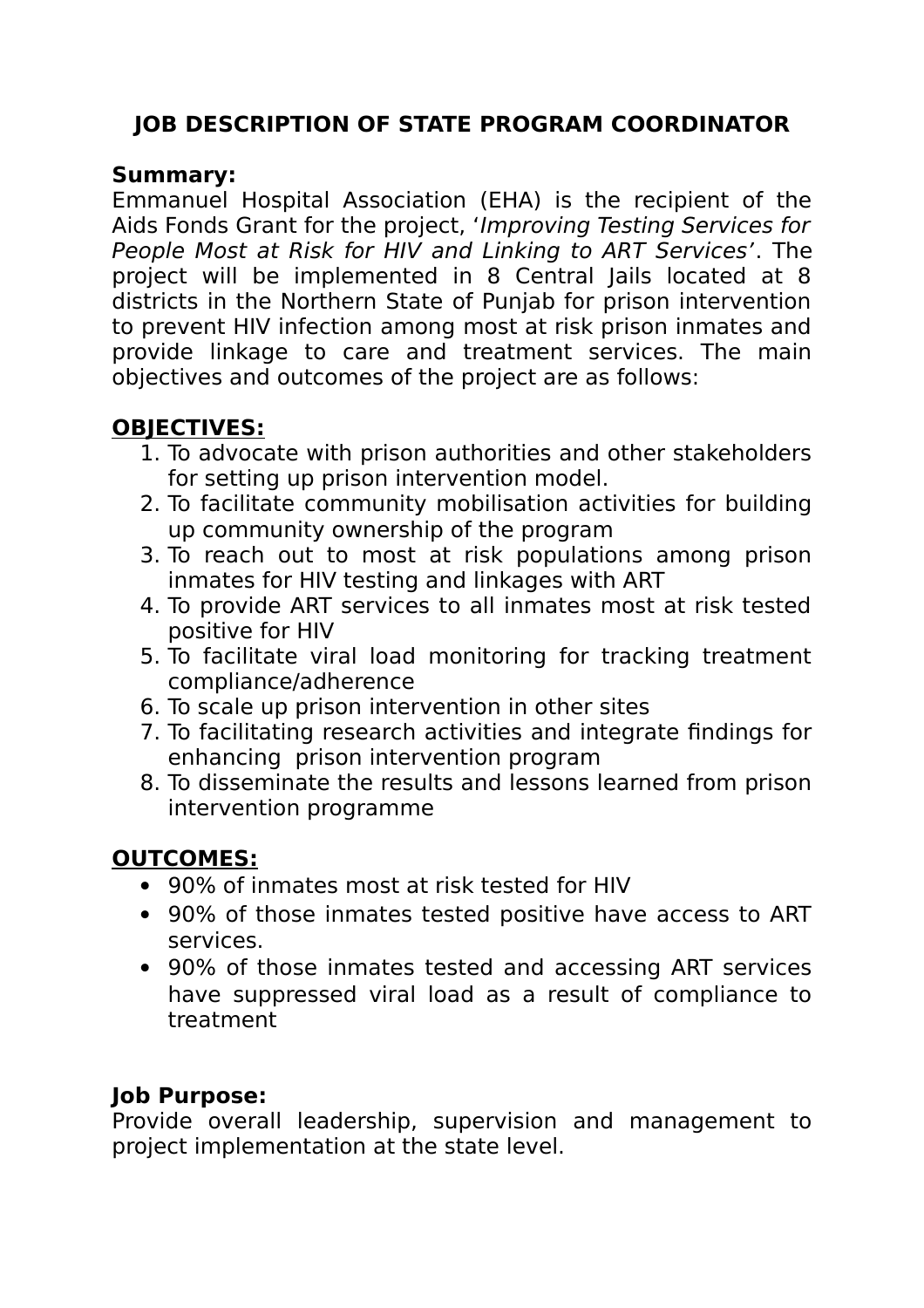#### **Key Responsibilities:**

#### **1. Project Management and Development**

- Lead, support and manage the project implementation in the state
- Coordinate with key officials/staff of SACS, Prisons and NACO to ensure smooth roll out of the project.
- In collaboration with PMU and respective Aids Fonds Officer, develop strategic direction and work plans (as appropriate) for the project.
- Lead the team in setting clear work/activity plans and close monitoring on the quality aspects of deliverables through a lead by example approach
- In close coordination with EHA project management unit (PMU) to assist in planning the phase wise roll out of the project (4 districts in Year 1 and 8 districts from year 2).
- Carry out monitoring& supervision and review of state level project activities against agreed project deliverables.
- Coordinate with and provide hands on supervision when needed to project staff based at TIs to ensure effective implementation, supervision and follow-up of prison level activities.
- Coordinate closely with ICTC, ART centre and approved laboratory for CD4 monitoring to ensure effective blood collection, testing, treatment & follow-up and viral load monitoring.
- Coordinate with respective ICTC and ART centres to facilitate effective tracking of released inmates for treatment adherence, loss to follow-up cases and retrieval to respective centres.
- Design and develop the HIV/AIDS Resource Directory for released prison inmates to access services as and when necessary.
- Timely preparation and submission of monthly and quarterly project reports.
- Coordinate and support the work of the Research Officer in designing and conducting 3 research studies.
- Coordinate and organise state level Prison Project Coordination Committee meetings and consultations.
- Organise monthly and quarterly review meetings with staff to assess progress of the project and address challenges if any.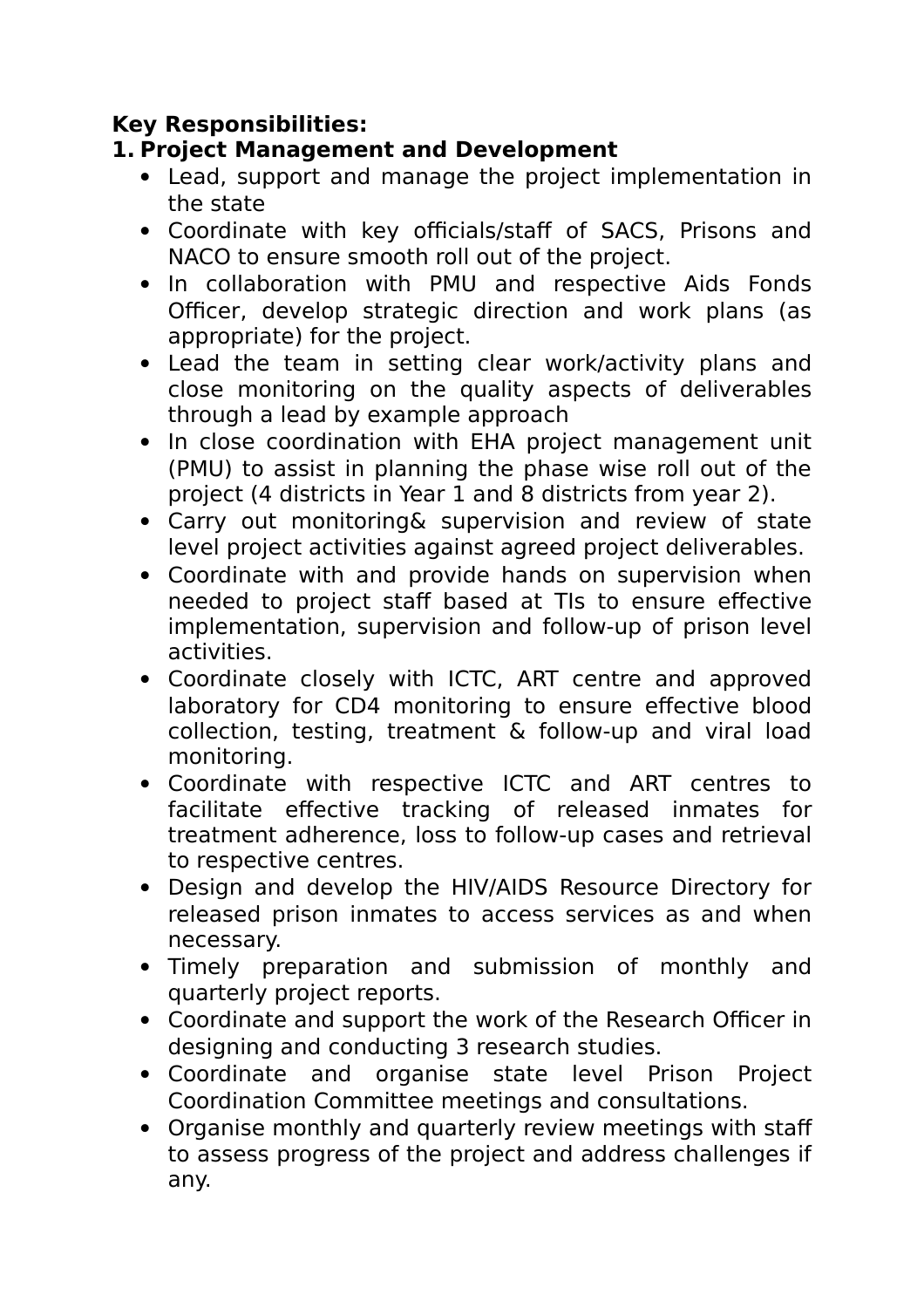- Organising annual review meetings and planning for dissemination.
- Analyse and document the progress, impact, challenges and lessons learned of the project
- Ensure that the M&E and Admin &Finance officers prepare program reports for Aids Fonds, SACS, NACO as per requirement.
- Submit project reports on time to PMU, SACS and NACO.

## **2. Community mobilization and Advocacy**

- Work closely with prison authorities to ensure uptake and ownership of the prison intervention program.
- Coordinate with Prison authorities and SACS for organising community driven events in the prison set up.
- Lead in developing and implementing the advocacy strategy to build effective rapport and confidence with Prison authorities, Police force and other key stakeholders.
- Provide technical support and guidance to the Project Coordinator cum Advocacy Officer in implementing the advocacy strategy.

#### **3. Information, Education and Communication (IEC) & Capacity Building**

- Facilitate in developing IEC material/tools to be used by Peer Leaders (PLs) and Peer Educators (PEs) by adapting the existing resources for prison set up.
- Ensured training PLs and PEs in understanding and using the IEC material /tools to reach out to fellow inmates through inter-personal communication.

## **4. Capacity Building**

- Assess the programmatic and technical support needs of the state level staff and plan capacity building program/activities for project staff.
- Plan capacity building activities for prison staff.

# **Person Specification:**

#### **Required experience/skills/qualities:**

 Master's degree in social sciences, health or development field (or equivalent)